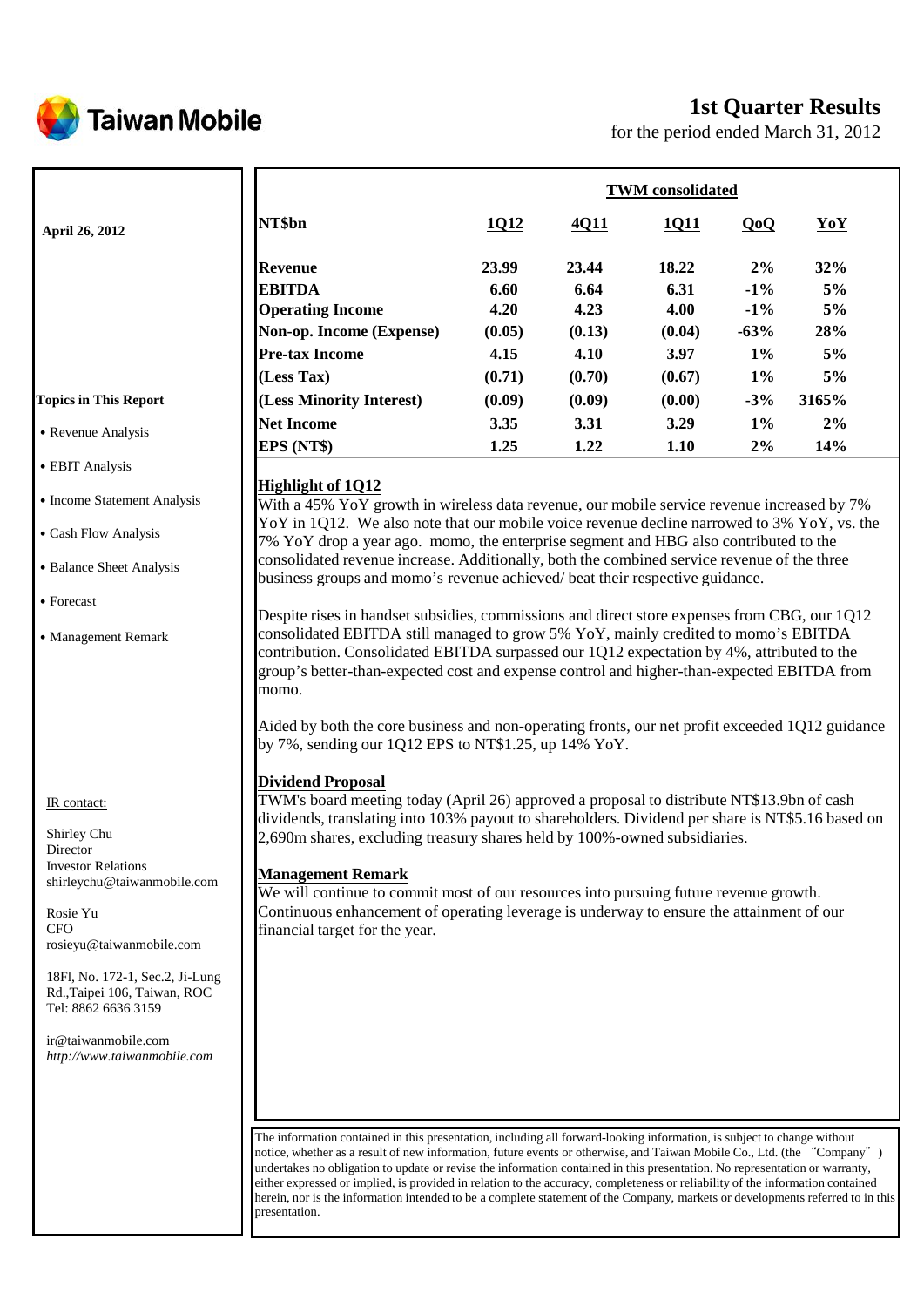

# **I. Revenue Analysis**

### **Table 1. Key Operational Data**

| <b>Revenue (NT\$bn)</b>    | 1Q12  | 4Q11  | <b>1011</b> | QoQ    | YoY   |
|----------------------------|-------|-------|-------------|--------|-------|
| CBG                        | 15.52 | 15.12 | 14.37       | 3%     | 8%    |
| Mobile Service             | 12.75 | 12.53 | 12.05       | 2%     | 6%    |
| -Voice                     | 8.90  | 9.08  | 9.36        | $-2\%$ | $-5%$ |
| -VAS                       | 3.84  | 3.45  | 2.68        | 11%    | 43%   |
| <b>IDD</b>                 | 0.70  | 0.70  | 0.64        | 1%     | 10%   |
| <b>Device Sales</b>        | 1.96  | 1.79  | 1.59        | 9%     | 23%   |
| <b>EBG</b>                 | 2.54  | 2.57  | 2.41        | $-1\%$ | 6%    |
| Mobile Service             | 1.08  | 1.06  | 0.97        | 2%     | 11%   |
| Fixed-line                 | 0.95  | 0.96  | 0.87        | $-2%$  | 9%    |
| ISR & Others               | 0.52  | 0.54  | 0.57        | $-4%$  | $-9%$ |
| <b>HBG</b>                 | 1.51  | 1.49  | 1.45        | 2%     | 4%    |
| - Pay-TV related           | 1.05  | 1.05  | 1.04        | 0%     | 2%    |
| - Broadband                | 0.26  | 0.25  | 0.22        | 4%     | 19%   |
| - Content & others         | 0.20  | 0.19  | 0.20        | 6%     | 1%    |
| momo & Others <sup>1</sup> | 4.41  | 4.26  | (0.01)      | 4%     | NΜ    |

|                                                                                                                           | 1Q12  | 4Q11  | 1Q11        | QoQ   | YoY        |
|---------------------------------------------------------------------------------------------------------------------------|-------|-------|-------------|-------|------------|
| <b>Mobile Subscribers (K)</b>                                                                                             | 6,735 | 6,663 | 6,417       | $1\%$ | 5%         |
| 2G                                                                                                                        | 1,463 | 1,573 | 1,881       | $-7%$ | $-22%$     |
| 3G                                                                                                                        | 5,272 | 5,090 | 4,536       | 4%    | 16%        |
| - Data card                                                                                                               | 356   | 340   | 281         | 5%    | 27%        |
| Consumer                                                                                                                  | 6,429 | 6,381 | 6,166       | 1%    | 4%         |
| Enterprice                                                                                                                | 306   | 282   | 250         | 8%    | 23%        |
| <b>Monthly Churn</b>                                                                                                      | 1.9%  | 1.9%  | 1.7%        |       |            |
| MOU (bn)                                                                                                                  | 4.16  | 4.10  | 3.50        | $1\%$ | 19%        |
| <b>ARPM (NT\$)</b>                                                                                                        | 3.48  | 3.48  | 3.88        | $0\%$ | $-10%$     |
| Pay-TV Subs (K)                                                                                                           | 577   | 575   | 570         | 0%    | $1\%$      |
| Cable Broadband Subs (K)                                                                                                  | 159   | 155   | 142         | 3%    | 12%        |
|                                                                                                                           | 1Q12  | 4Q11  | <b>1011</b> | QoQ   | <b>YoY</b> |
| <b>Wireless</b>                                                                                                           |       |       |             |       |            |
| ARPU (NT\$)                                                                                                               | 720   | 718   | 707         | 0%    | 2%         |
| MOU per sub<br>(minute/month)                                                                                             | 207   | 206   | 182         | 0%    | 13%        |
| <b>Cable MSO</b>                                                                                                          |       |       |             |       |            |
| Monthly Subscription (NT\$)                                                                                               | 505   | 504   | 506         | 0%    | 0%         |
| Broadband ARPU (NT\$)                                                                                                     | 546   | 536   | 516         | 2%    | 6%         |
| Blended ARPU <sup>2</sup> (NT\$)<br>$1$ momo's financials were included in consolidated $D_{\ell}I$ since $I_{\rm B}V$ 13 | 759   | 751   | 735         | 1%    | 3%         |

1. momo's financials were included in consolidated P&L since July 13, 2011.

2. Cable TV & broadband related revenue (excluding content agency) divided by its CATV subscriber number

### Revenue Analysis

### *CBG:*

In 1Q12, the YoY decline in CBG's mobile voice revenue narrowed to 5% due to a lessening impact from the F2M tariff cut. In addition, strong growth in wireless data revenue offset a decline in voice revenue, resulting in mobile service revenue increasing by 6% from a year ago.

Growth in wireless data revenue was driven by the strong continued take-up of data rate plans, specifically those bundled with smartphones. As a result, mobile internet access revenue rose 80% YoY, stemming from a 45% YoY rise in data APRU and a 30% YoY increase in the number of active data users in the quarter. Accordingly, wireless data revenue as a percentage of mobile service revenue reached 28%, the highest among peers.

Android smartphones as well as the iPhone 4S continued to post impressive sales numbers in 1Q12, which increased handset sales revenue both QoQ and YoY.

## *EBG:*

Benefiting from enterprise customer growth, mobile service revenue rose 11% YoY in 1Q. In terms of the fixed-line business, revenue growth came largely from more new contracts gained in the IP transit business.

# *HBG:*

1Q12 HBG maintained its broadband growth momentum with more customers signing up for high-speed (20M& above) broadband service. With 60% of newly acquired broadband customers subscribing to high-speed services, broadband ARPU also had a healthy growth of 6% YoY.

The bundled package of broadband and DTV raised DTV penetration to 9% at the end of 1Q12.

### *momo*

momo's 1Q12 revenue increase mainly came from a rise in online shopping revenue, which currently makes up 38% of momo's revenue.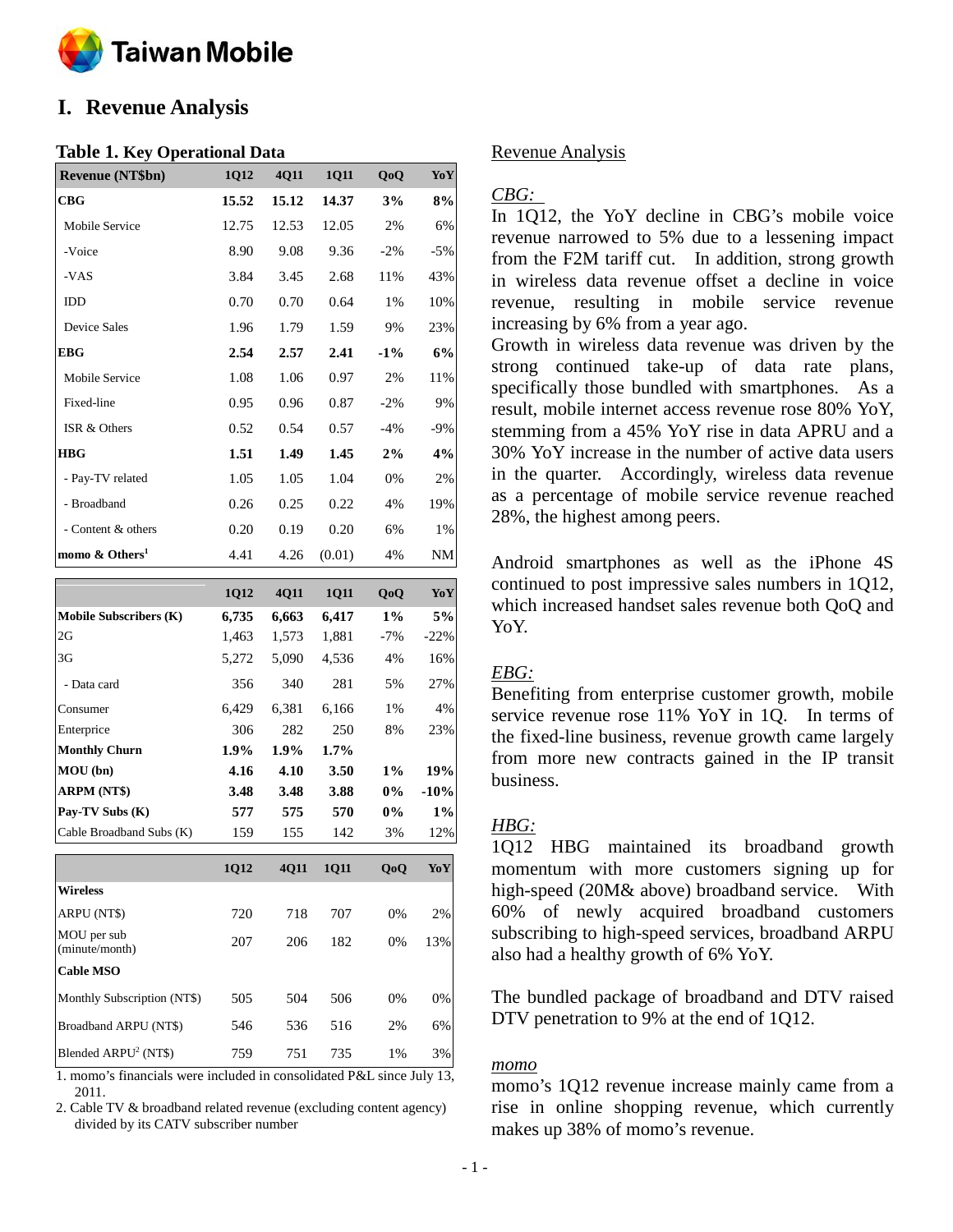

# **II. EBIT Analysis**

### **Table 2. EBIT Breakdown**

| NT\$bn                         | 1Q12  | 4Q11  | 1Q11   | QoQ     | YoY       |
|--------------------------------|-------|-------|--------|---------|-----------|
| <b>EBITDA</b>                  | 6.60  | 6.64  | 6.31   | $-1\%$  | $5\%$     |
| $-CBG$                         | 4.82  | 4.86  | 4.92   | $-1\%$  | $-2%$     |
| $-$ EBG                        | 0.69  | 0.73  | 0.61   | $-6%$   | 12%       |
| - HBG                          | 0.81  | 0.75  | 0.75   | 7%      | 7%        |
| -momo <sup>1</sup> & others    | 0.29  | 0.30  | 0.02   | $-3%$   | <b>NM</b> |
| Margin                         | 27.5% | 28.3% | 34.5%  | $-0.8%$ | $-7.1%$   |
| $-CBG$                         | 31.0% | 32.1% | 34.2%  | $-1.1%$ | $-3.2%$   |
| $-$ EBG                        | 27.1% | 28.6% | 25.4%  | $-1.5%$ | 1.6%      |
| $-$ HBG                        | 53.2% | 50.4% | 51.9%  | 2.8%    | 1.3%      |
| -momo <sup>1</sup> & others    | 6.6%  | 7.0%  | NM     | $-0.5%$ | <b>NM</b> |
| D&A                            | 2.41  | 2.41  | 2.31   | $0\%$   | 4%        |
| $-CBG$                         | 1.96  | 1.98  | 1.96   | $-1\%$  | 0%        |
| $-$ EBG                        | 0.22  | 0.22  | 0.18   | 0%      | 21%       |
| - HBG                          | 0.14  | 0.13  | 0.12   | 3%      | 12%       |
| -momo <sup>1</sup> $\&$ others | 0.09  | 0.08  | 0.04   | 5%      | <b>NM</b> |
| <b>EBIT</b>                    | 4.20  | 4.23  | 4.00   | $-1\%$  | 5%        |
| $-CBG$                         | 2.86  | 2.88  | 2.96   | $-1\%$  | $-3%$     |
| $-$ EBG                        | 0.47  | 0.51  | 0.43   | $-9%$   | 9%        |
| - HBG                          | 0.67  | 0.62  | 0.63   | 8%      | 6%        |
| -momo <sup>1</sup> & others    | 0.20  | 0.22  | (0.02) | $-7%$   | <b>NM</b> |

Note: Adjustments of 2011 CBG and EBG numbers were made to match the classifications of 2012 numbers. There is no impact on 2011 consolidated financials.

### **Table 3. Non-operating Item**

| NT\$bn                             | 1012   | 4011   | 1011   | 0 <sub>0</sub> | YoY  |
|------------------------------------|--------|--------|--------|----------------|------|
| <b>Non-Operating</b>               | (0.05) | (0.13) | (0.01) | $-63%$         | 225% |
| -Net Interest Revenue<br>(Expense) | (0.07) | (0.08) | (0.06) | $-5\%$         | 14%  |
| - Write-off Loss                   | (0.11) | (0.09) | (0.06) | 15%            | 78%  |
| -Others                            | 0.13   | 0.04   | 0.11   | 2.11%          | 21%  |

1. momo's financials were included in consolidated P&L since July 13, 2011.

## EBITDA Analysis

With increases in profit from both the enterprise and cable TV business as well as profit contribution from momo, our 1Q12 EBITDA managed to grow 5% YoY.

Despite a 6% increase in service revenue and a 2% reduction in cash network cost, CBG did not see operating leverage in the quarter as we are still investing in pushing up smartphone adoption.

EBG's profit increased 12% YoY benefiting from the growing enterprise mobile and IP transit businesses as well as controlled expenses. On a QoQ basis, EBG's EBITDA decline was due to higher sales of iPhone 4S package.

HBG's profit rise came from 1) better economies of scale and 2) a higher blended ARPU as a result of selling more services to the same household.

### Non-Operating Item Analysis

Only other non-operating income came in better than our expectations in the quarter.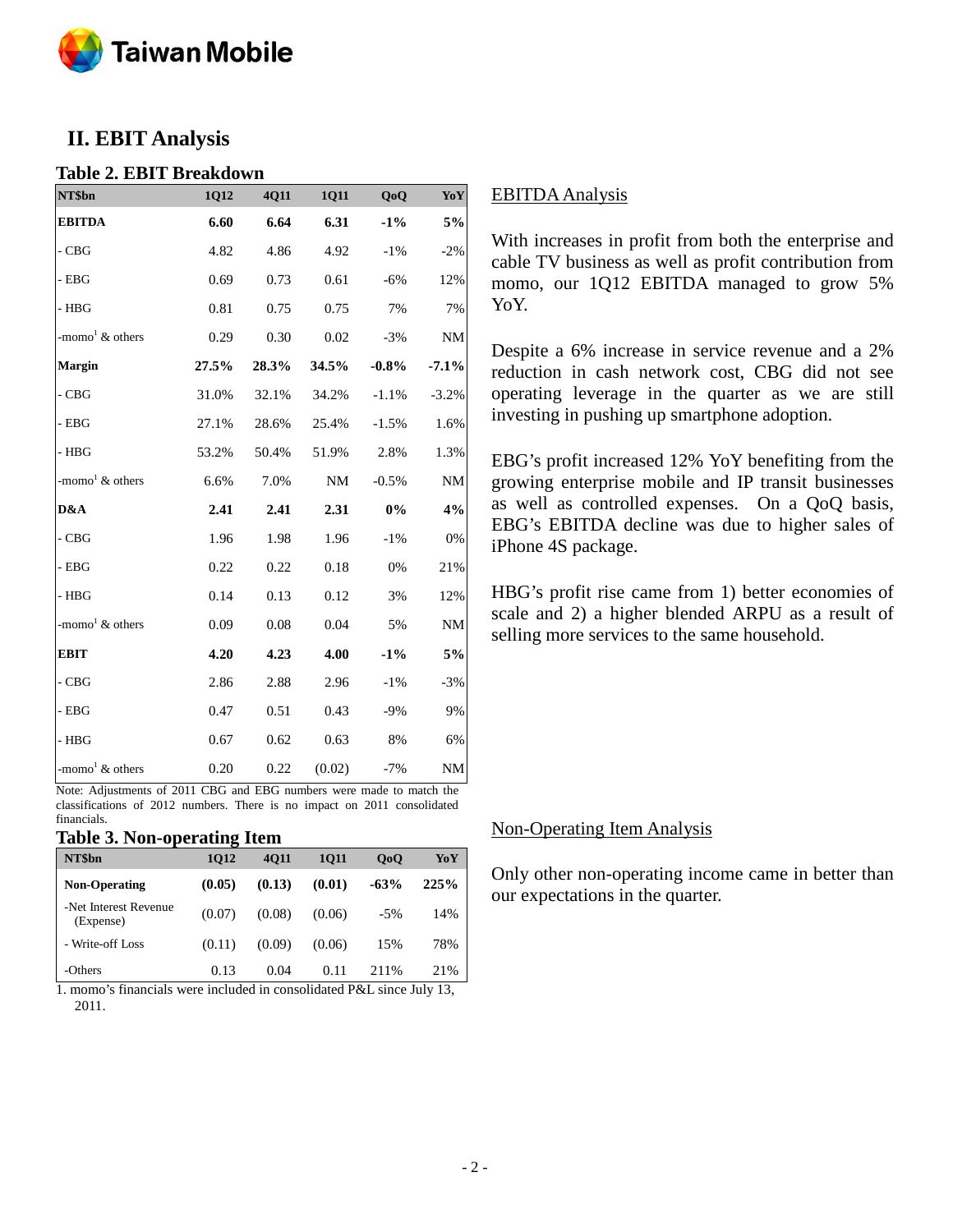

# **III. Income Statement Analysis**

### **Table 4. Income Statement**

| NT\$bn                       | 1Q12   | 4Q11   | <b>1Q11</b> |
|------------------------------|--------|--------|-------------|
| <b>Revenue</b>               | 23.99  | 23.44  | 18.22       |
| Service Revenue <sup>1</sup> | 17.49  | 17.28  | 16.60       |
| <b>Handset Sales</b>         | 2.04   | 1.85   | 1.62        |
| momo Revenue                 | 4.46   | 4.31   |             |
| <b>Operating Cost</b>        | 15.58  | 14.82  | 10.91       |
| momo Cost                    | 3.69   | 3.53   |             |
| <b>Operating Expenses</b>    | 4.22   | 4.40   | 3.31        |
| <b>EBITDA</b>                | 6.60   | 6.64   | 6.31        |
| <b>Operating Income</b>      | 4.20   | 4.23   | 4.00        |
| Non-op. Income<br>(Expense)  | (0.05) | (0.13) | (0.04)      |
| Pre-tax Income               | 4.15   | 4.10   | 3.97        |
| (Less Tax)                   | (0.71) | (0.70) | (0.67)      |
| (Minority Interest)          | (0.09) | (0.09) | (0.00)      |
| <b>Net Income</b>            | 3.35   | 3.31   | 3.29        |
| EPS (NT\$)                   | 1.25   | 1.22   | 1.10        |

|  | <b>Table 5. 2011 Consolidated Results vs. Forecast</b> |  |  |
|--|--------------------------------------------------------|--|--|
|--|--------------------------------------------------------|--|--|

| NT\$bn                       | 1Q12   | % of 1Q12<br><b>Forecast</b> | $%$ of<br><b>Full-year</b><br><b>Forecast</b> |
|------------------------------|--------|------------------------------|-----------------------------------------------|
| <b>Revenue</b>               | 23.99  | 99%                          | 24%                                           |
| Service Revenue <sup>1</sup> | 17.49  | 100%                         | 24%                                           |
| <b>Handset Sales</b>         | 2.04   | 88%                          | 21%                                           |
| momo Revenue                 | 4.46   | 102%                         | 23%                                           |
| <b>EBITDA</b>                | 6.60   | 104%                         | 23%                                           |
| <b>EBITDA</b> margin         | 27.5%  |                              |                                               |
| <b>Operating Income</b>      | 4.20   | 106%                         | 23%                                           |
| Non-op. Income (Expense)     | (0.05) | 42%                          | 6%                                            |
| Asset Write-off Loss         | (0.11) | 98%                          | 15%                                           |
| Pre-tax Income               | 4.15   | 108%                         | 23%                                           |
| (Less Tax)                   | (0.71) | 108%                         | 23%                                           |
| (Minority Interest)          | (0.09) | 122%                         | 21%                                           |
| <b>Net Income</b>            | 3.35   | 107%                         | 23%                                           |
| EPS (NT\$)                   | 1.25   | 108%                         | 23%                                           |

1. Total revenue deducted handset sales and momo revenue.

#### Income Statement Analysis

With a lessened F2M tariff cut this year, mobile voice revenue decline narrowed to 3% from the 7% Yo Y drop a year ago. This coupled with a  $45\%$ YoY growth in wireless data revenue resulted in a 7% YoY increase in mobile service revenue in 1Q12, comparing to a 2% YoY growth a quarter ago. momo, the enterprise segment and HBG also contributed to the consolidated revenue increase.

Despite rises in handset subsidies, commissions and direct store expenses from CBG, our 1Q12 consolidated EBITDA still managed to grow 5% YoY, mainly credited to momo's EBITDA contribution.

In 1Q12, both the combined service revenue of the three business groups and momo's revenue achieved/ beat their respective guidance. Only handset sales revenue came in lower than expectations. Consolidated EBITDA surpassed our 1Q12 expectation by 4%, attributed to the group's better-than-expected cost and expense control and higher-than-expected EBITDA from momo.

Separately, 1Q12 other non-operating income also came in higher than guidance. Aided by both the core business and non-operating fronts, our net profit exceeded 1Q12 guidance by 7%.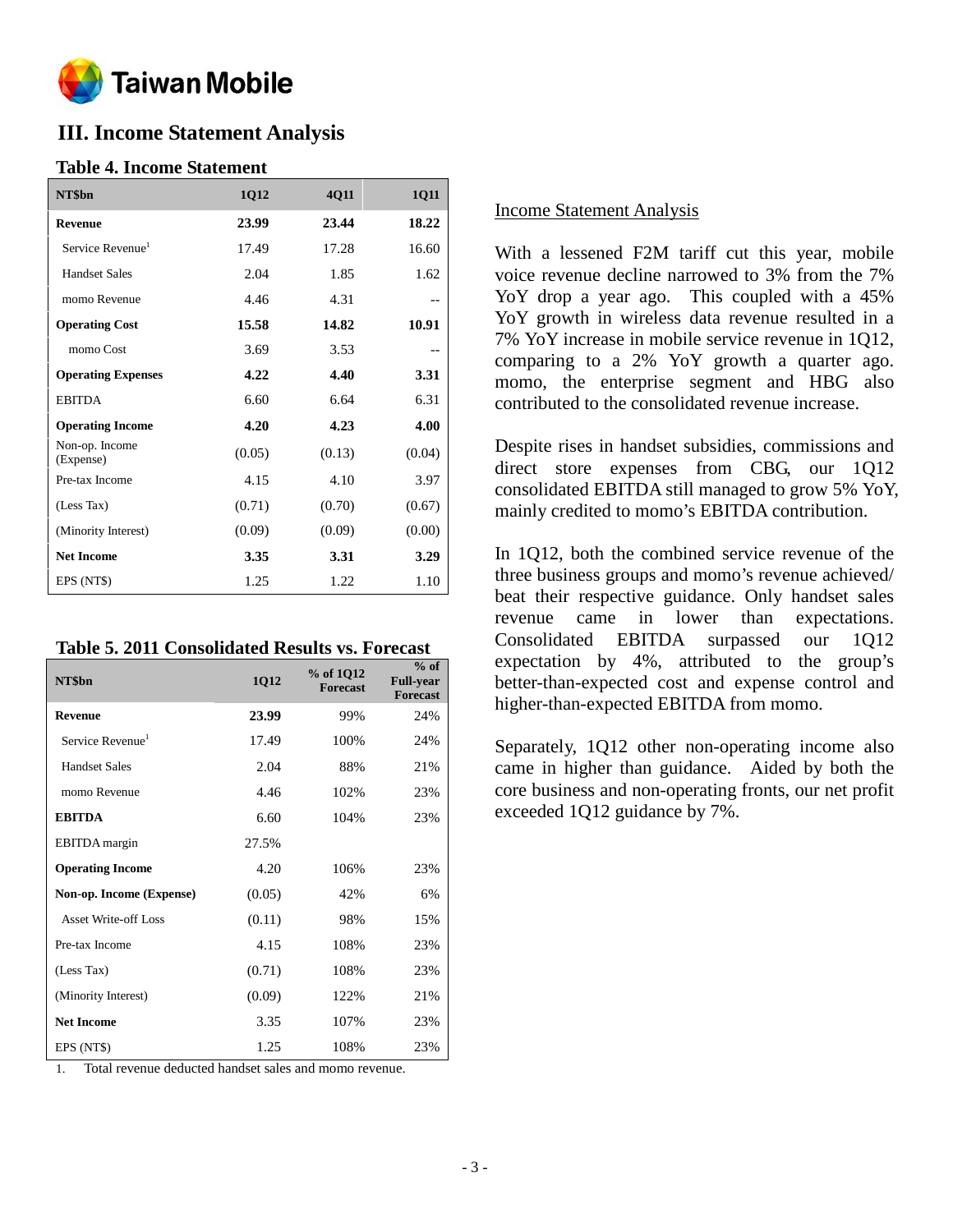

# **IV. Cash Flow Analysis**

## **Table 6. Cash Flow**

| NT\$bn                                     | 1Q12   | 4Q11   | 1Q11   |
|--------------------------------------------|--------|--------|--------|
| Total Op Sources/(Uses) <sup>1</sup>       | 5.04   | 7.85   | 6.00   |
| <b>Consolidated Net Income</b>             | 3.44   | 3.40   | 3.29   |
| Depreciation                               | 2.05   | 2.09   | 2.02   |
| Amortization                               | 0.35   | 0.33   | 0.29   |
| Changes in Working<br>Capital              | (1.03) | 1.76   | 0.18   |
| <b>Asset Write-off Add-backs</b>           | 0.11   | 0.09   | 0.06   |
| Other Add-backs                            | 0.11   | 0.17   | 0.16   |
|                                            |        |        |        |
| <b>Net Investing</b><br>Sources/(Uses)     | (1.85) | (1.50) | (1.48) |
| Capex                                      | (1.54) | (1.46) | (1.39) |
| Deferred charges<br>(Increase) &<br>Others | (0.31) | (0.04) | (0.09) |
| <b>Net Financing</b><br>Sources/(Uses)     | (4.26) | (7.38) | (4.63) |
| Short-Term Borrowings                      | (3.39) | (4.90) | (1.84) |
| <b>Commercial Paper</b><br>Payable         | (0.90) | 0.50   | (0.50) |
| Long-Term Bank Loan                        | 0.00   | 0.00   | (2.30) |
| Capital Reduction                          | 0.00   | (2.99) | 0.00   |
| Others                                     | 0.01   | 0.00   | 0.01   |
|                                            |        |        |        |
| <b>Net Cash Position Chg.</b>              | (1.08) | (1.03) | (0.12) |

1. Inclusive of cash flow for cash management.

## **Table 7. Capex & FCF**

| NT\$bn                | 1Q12 | <b>4011</b> | <b>1Q11</b> |
|-----------------------|------|-------------|-------------|
| <b>Cash Capex</b>     | 1.54 | 1.46        | 1.39        |
| - Mobile              | 0.89 | 0.89        | 0.99        |
| - Fixed-line          | 0.35 | 0.34        | 0.34        |
| - Cable MSO           | 0.27 | 0.13        | 0.06        |
| - momo                | 0.03 | 0.11        |             |
| % of Revenue          | 6%   | 6%          | 8%          |
| <b>Free Cash Flow</b> | 3.49 | 6.38        | 4.61        |

## Cash Flow Analysis

Operating cash inflows for the quarter decreased sequentially due to payments made for 4Q11 handset procurements and employee bonuses in 1Q12.

Net investing cash outflow in 1Q12 was largely for the NT\$1.54bn in cash capex.

The NT\$4.29bn short-term borrowing repayment was the main cash outflow for financing activities during the quarter.

### Capex and Free Cash Flow Analysis

Cash capex was 6% of total revenue in 1Q12. We estimate group capex to be more back-end loaded as the majority of IDC construction payments are expected to be paid in 2H12. Separately, cable TV's capex increased QoQ due to a portion of the capex payment being deferred from 4Q11.

The decline in operating cash inflow in 1Q12 led to a lower free cash flow, translating into an annualized yield of 6%.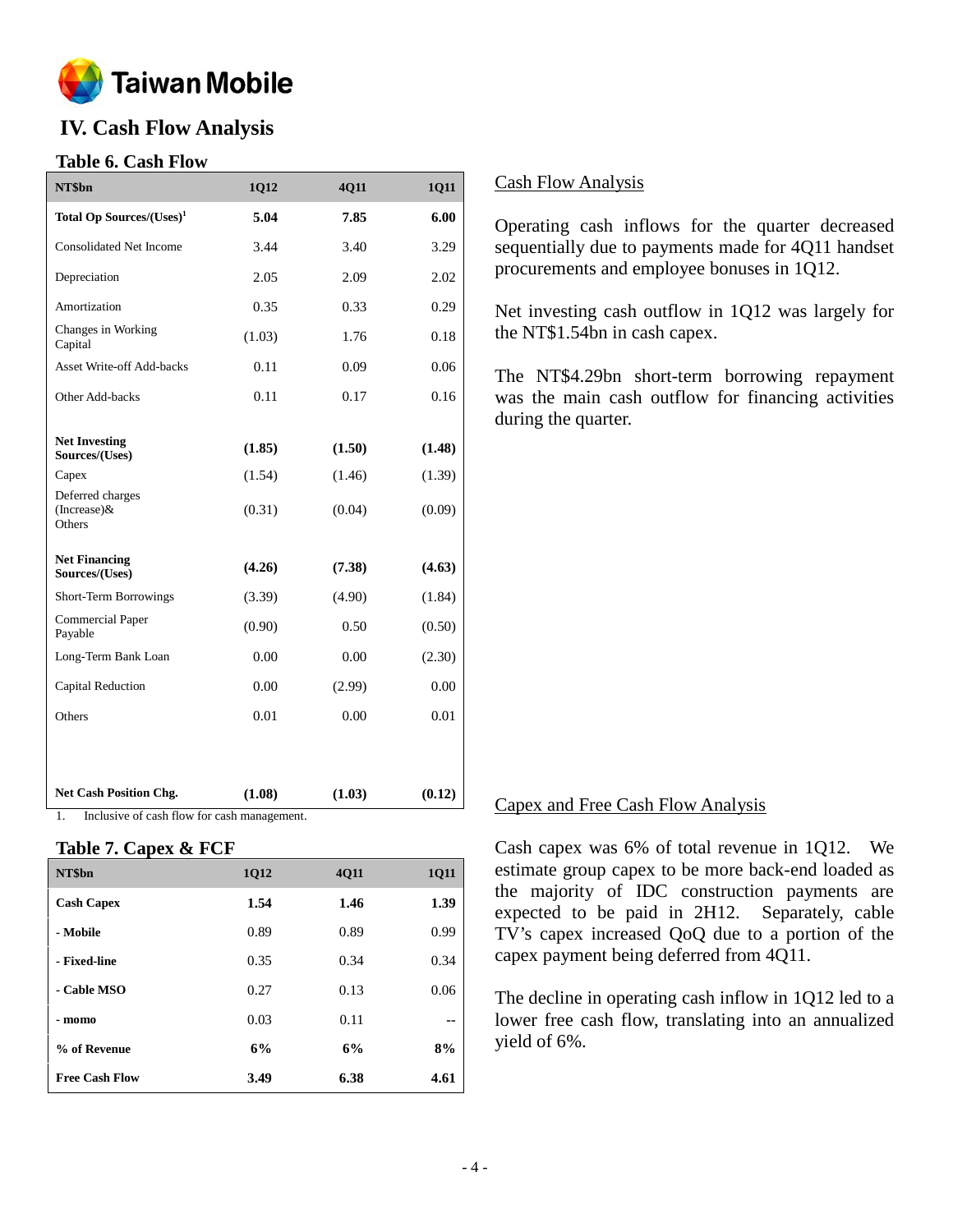

# **V. Balance Sheet Analysis**

# **Table 8. Balance Sheet**

| NT\$bn                                                  | 1Q12    | 4Q11    | 1Q11    |
|---------------------------------------------------------|---------|---------|---------|
| <b>Total Assets</b>                                     | 89.81   | 91.79   | 84.44   |
| <b>Current Assets</b>                                   | 17.01   | 18.13   | 15.66   |
| - Cash & Cash Equivalents                               | 5.62    | 6.69    | 5.93    |
| -Available-for-Sale Financial Asset                     | 0.20    | 0.22    | 0.20    |
| - Inventories                                           | 2.56    | 2.07    | 2.00    |
| - Other Current Assets                                  | 8.65    | 9.15    | 7.53    |
| Long-Term Investment                                    | 2.16    | 2.16    | 3.19    |
| Property and Equipment                                  | 40.65   | 41.31   | 42.32   |
| <b>Intangible Assets</b>                                | 27.06   | 27.25   | 20.11   |
| <b>Other Assets</b>                                     | 2.94    | 2.94    | 3.16    |
| <b>Liabilities</b>                                      | 36.34   | 41.73   | 30.25   |
| <b>Current Liabilities</b>                              | 30.92   | 36.35   | 21.16   |
| - ST Debt/Commercial Paper Payable                      | 9.61    | 13.90   | 1.36    |
| - Other Current Liabilities                             | 21.31   | 22.46   | 19.80   |
| Long-Term Borrowings                                    | 4.00    | 4.00    | 8.00    |
| <b>Other Liabilities</b>                                | 1.42    | 1.38    | 1.09    |
| <b>Shareholders' Equity</b>                             | 53.47   | 50.06   | 54.19   |
| -Paid-in Capital                                        | 34.21   | 34.21   | 38.01   |
| -Capital Surplus                                        | 12.43   | 12.43   | 12.43   |
| -Legal Reserve                                          | 16.72   | 16.72   | 15.33   |
| -Treasury Shares                                        | (31.08) | (31.08) | (31.89) |
| -Un-appropriated Earnings*                              | 2.27    | 2.27    | 2.27    |
| -Special Reserve                                        | 0.82    | 0.82    | 0.82    |
| -Retained Earnings & Others<br>*: excluding YTD profits | 18.11   | 14.70   | 17.21   |

## **Table 9. Ratios**

|                                  | 1Q12 | <b>4011</b> | <b>1011</b> |
|----------------------------------|------|-------------|-------------|
| <b>Current Ratio</b>             | 55%  | 50%         | 74%         |
| Interest Coverage (x)            | 49.7 | 46.5        | 56.8        |
| <b>Net Debt (Cash) to Equity</b> | 15%  | 22%         | 6%          |
| Net Debt (Cash) to EBITDA (x)    | 0.28 | 0.41        | 0.13        |
| <b>ROE</b> (annualized)          | 26%  | 27%         | 25%         |
| <b>ROA</b> (annualized)          | 15%  | 15%         | 16%         |

## Balance Sheet Analysis

### *Assets:*

In 1Q12, cash balance decreased QoQ due to lower free cash flow as explained in the cash flow analysis section. But the cash level in 1Q12 remained similar to that of a year ago.

The increase in inventories from a quarter ago came from both our mobile and momo operations. Compared to a year ago, inventory rose to reflect the inclusion of momo's.

Long-term investment decreased reflecting the impairment loss of our Taiwan High Speed Rail investment made in 3Q11.

The net PP&E balance continues trending down and consists of \$32.8bn in mobile, \$5.3bn in fixed network, \$1.9bn in cable-TV assets and \$0.6bn in momo.

Intangible asset increase arose from our investment in momo since July 2011.

# *Liabilities & Shareholders'Equity***:**

Gross debt balance fell to NT\$13.61bn due to a NT\$4.29bn short-term borrowing repayment in the quarter. That caused our net debt to further decline to NT\$8bn.

## Ratio Analysis

Current ratio's sequential rise came as a result of a reduction in short-term debts which also improved our net debt to EBITDA and net debt to equity ratios. Our ROE remains high at 26%.